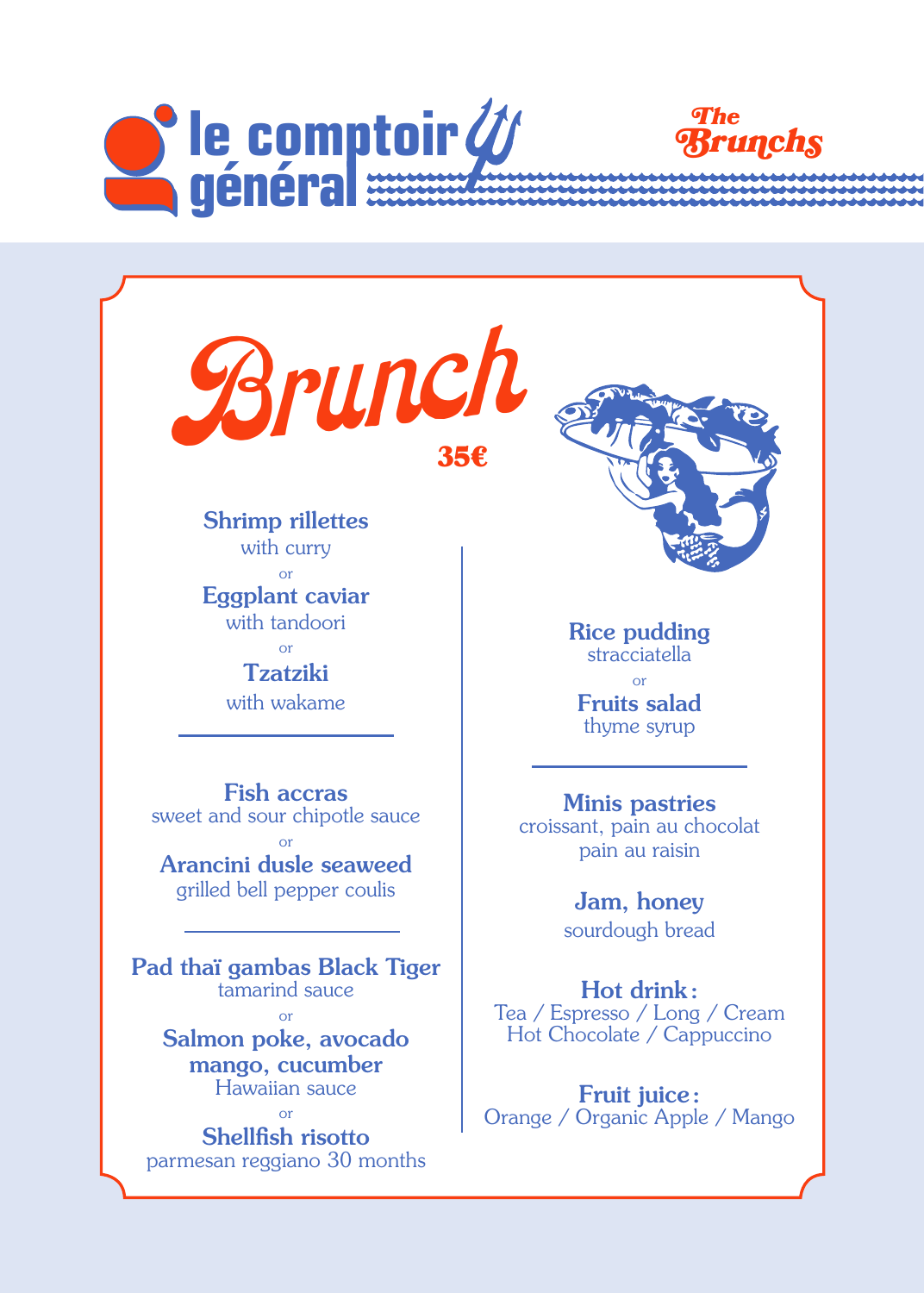



16€ (Under 12 years old)



Fish & Chips or Accras & Chips

Basil risotto

Rice pudding stracciatella or Fruit salad thyme syrup

Hot chocolate

Minis viennoiseries pain au chocolat & mini croissant

**Fruit juice:** Orange / Organic Apple / Mango



from 6pm

*Saturday and Sunday*





Restaurant

from 6pm

Access without reservation, except for the brunch Saturday and Sunday: www.lecomptoirgeneral.com

> For groups of 10 people and more please send an email: reservation@lecomptoirgeneral.com

The Comptoir Général can also be privatized: commercialisation@lecomptoirgeneral.com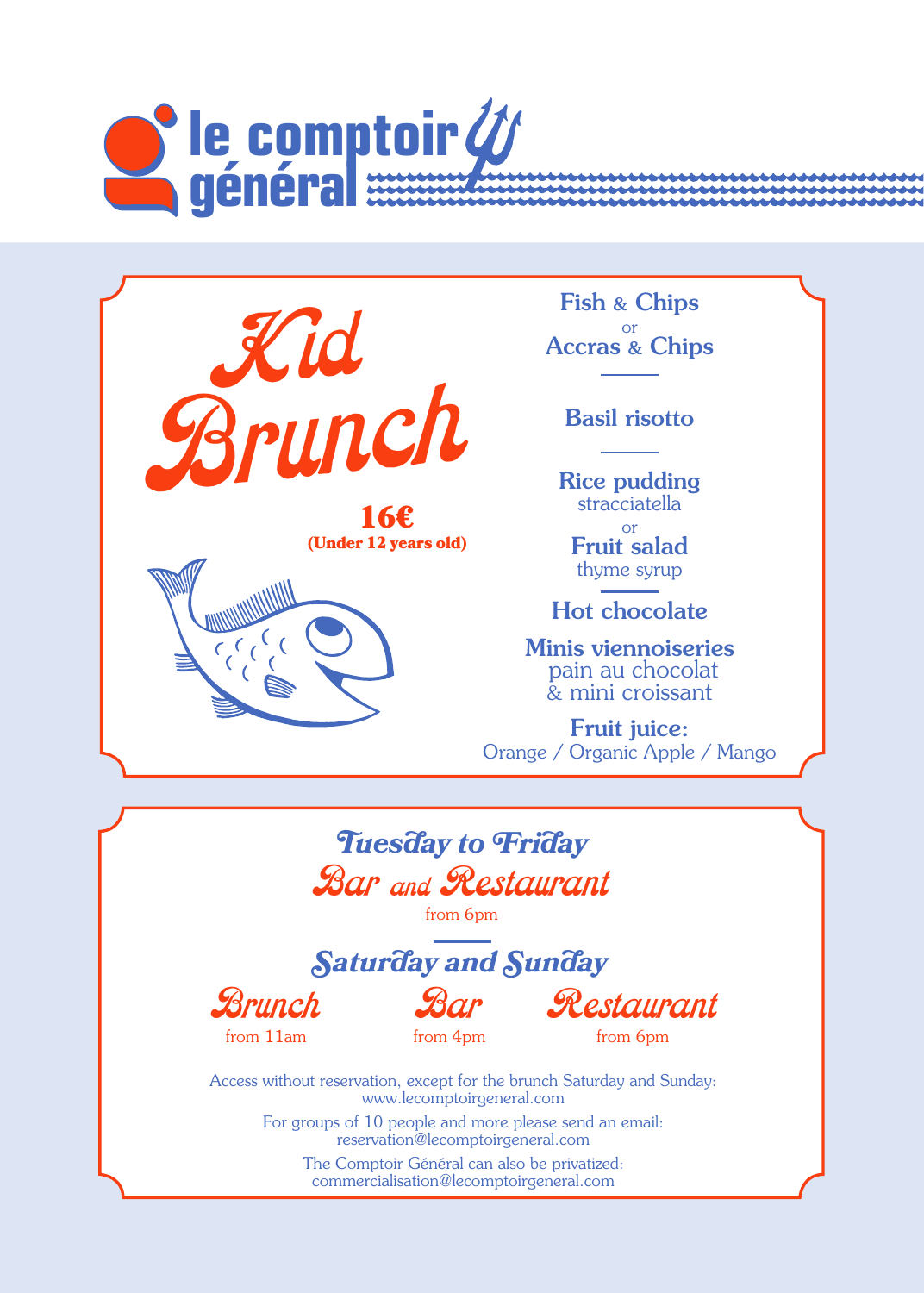





# **Cocktails**

#### Planteur - 10€ (1L: 38€)

Rum Saint James Royal Dark, Caraïbos juice pineapple, guava, orange, mango, spices

### Bloody Mary - 12€

Vodka Ketel One, fresh lemon juice, tomato juice, spices

### Rhum Gingembre - 10€ (1L: 38€)

Rum Saint James Royal Dark, Caraïbos juice ginger, vanilla syrup, fresh lime juice

#### $M$ imosa - 12 $\epsilon$

Champagne Veuve Clicquot brut, fresh orange juice

## **Wines**

| <b>White Wines</b>                                                                          |    | $(15cL)$ $(25cL)$ $(75cL)$ |  |  |  |
|---------------------------------------------------------------------------------------------|----|----------------------------|--|--|--|
| Harmattan, AOP Duché D'Uzès<br>Domaine Deleuze-Rochetin                                     |    |                            |  |  |  |
| Vallée du Rhône                                                                             |    | 7€ 12€ 32€                 |  |  |  |
| Tradition AOC Blaye côtes de Bordeaux<br>Château Cailleteau Bergeron                        |    |                            |  |  |  |
| Côte de Blaye, Bordeaux 6€ 10€ 30€                                                          |    |                            |  |  |  |
| Bourgogne "Chardonnay"<br>Romuald Petit                                                     | 7€ | $12\epsilon$ 32 $\epsilon$ |  |  |  |
| <b>Red Wines</b>                                                                            |    | $(15cL)$ $(25cL)$ $(75cL)$ |  |  |  |
| Cuvée Taparas<br>Vignerons d'Estézarques<br>Côtes du Rhône Bio                              |    | 6€ 10€ 30€                 |  |  |  |
| <b>Les Terrasses</b><br>Domaine P. et B. Lambert<br>Chinon en Biodynamie, Loire $8\epsilon$ |    | $14\epsilon$ 40 $\epsilon$ |  |  |  |

| Rosés                                |     | $(15cL)$ $(25cL)$ $(75cL)$        |                             |
|--------------------------------------|-----|-----------------------------------|-----------------------------|
| Château La Valetanne<br>Provence     | 8€. | 14 $\epsilon$ 40 $\epsilon$       |                             |
| Domaine des Marchandises<br>Provence | 7€  | 12€ 32€                           |                             |
| <b>Champagnes</b>                    |     | $(12cL)$ $(75cL)$                 |                             |
| Veuve Clicquot brut<br>Carte Jaune   |     |                                   | 14 $\epsilon$ 85 $\epsilon$ |
| Veuve Clicquot rosé                  |     |                                   | 16 $\epsilon$ 96 $\epsilon$ |
| <b>Wine of the Day</b>               |     | (15cL) (25cL) (75cL)<br>5€ 8€ 28€ |                             |